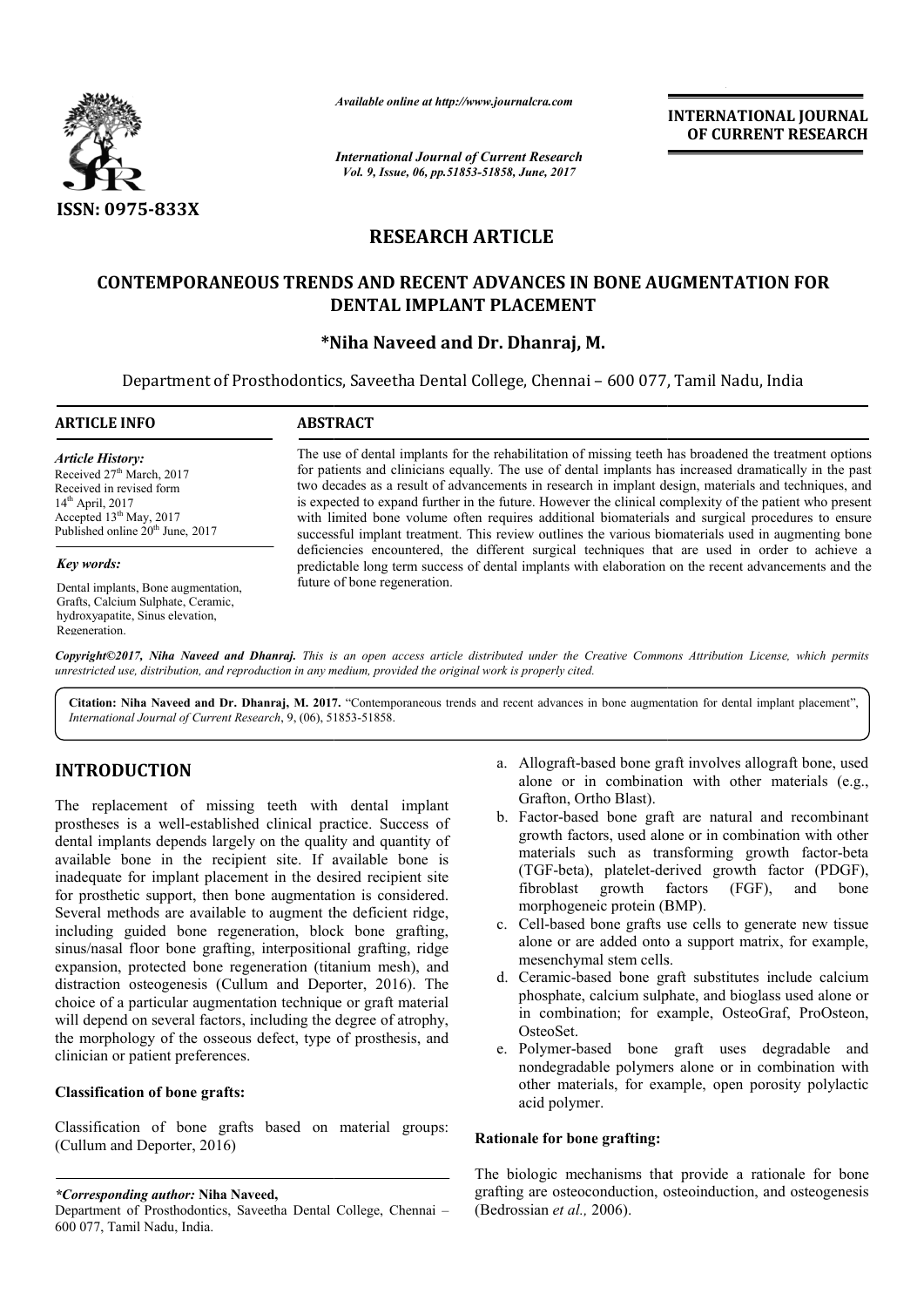## **Osteoconduction**

Occurs when bone graft material serves as a scaffold for new bone growth, which is perpetuated by the native bone. Osteoblasts from the margin of defect that is being grafted, utilize the bone graft material as a framework upon which to spread and generate new bone (Cullum and Deporter, 2016). In the very least, a bone graft material should be osteoconductive.

### **Osteoinduction**

Involves stimulation of osteoprogenitor cells to differentiate into osteoblasts and then begins formation of new bone. The most widely studied type of osteoinductive cell mediators are BMPs (Bedrossian *et al.,* 2006). A bone graft material that is osteoconductive and osteoinductive will not only serve as a scaffold for currently existing osteoblasts but will also trigger formation of new osteoblasts, promoting faster integration of the graft.

#### **Osteopromotion**

Involves enhancement of osteoinduction without possession of osteoinductive properties. For example, enamel matrix derivative enhances the osteoinductive effect of demineralized freeze-dried bone allograft (DFDBA), but will not stimulate bone growth alone (Bedrossian *et al.,* 2006).

#### **Osteogenesis**

It occurs when vital osteoblasts originating from bone graft material contributes to the growth of new bone along with bone formation.

#### **Types of grafts and Tissue Sources**

#### **Autograft**

Autologous or autogenous bone grafting involves utilizing bone obtained from same individual receiving the graft. Bone can be harvested from nonessential bones, such as from iliac crest, mandibular symphysis (chin area), and anterior mandibular ramus (coronoid process). When a block grant will be performed, autogeneous bone is the most preferred because there is less risk of graft rejection as the graft is originated from the patient′s body (Stellingsma *et al.,* 2014). Autogenous bone has long been considered the gold standard of graft materials because of its superior biologic properties, including osteogenesis, osteoinduction, and osteoconduction. Disadvantage of autologous grafts is that additional surgical site is required, another potential location for postoperative pain and complications (Stellingsma *et al.,* 2014). All bones require blood supply in the transplanted site. Depending on where the transplant site is and size of the graft, an additional blood supply may be required. For these types of grafts, extraction of the part of the periosteum and accompanying blood vessels along with the donor bone is required. This kind of graft is known as a free flap graft.

### **Allografts**

Allograft is derived from humans. The difference is that allograft is harvested from an individual other than the one receiving the graft. Allograft bone is taken from cadavers

that have donated their bone so that it can be used for living people who are in need of it; it is typically sourced from a bone bank.

There are three types of bone allograft available (Krekmanov *et al.,* 2000):

- Fresh or fresh-frozen bone
- FDBA
- DFDBA

The use of allografts for bone repair often requires sterilization and deactivation of proteins normally found in healthy bone. Contained in the extracellular matrix of bone tissue are the full cocktail of bone growth factors, proteins, and other bioactive materials necessary for osteoinduction and successful bone healing; the desired factors and proteins are removed from the mineralized tissue by using a demineralizing agent such as hydrochloric acid. The mineral content of the bone is degraded, and the osteoinductive agents remain in a demineralized bone matrix (DBM).

#### **Synthetic variants**

Flexible hydrogel-hydroxyapatite (HA) composite which has a mineral to organic matrix ratio, approximating that of human bone. Artificial bone can be created from ceramics such as calcium phosphates (e.g., HA and tricalcium phosphate), bioglass, and calcium sulphate are biologically active depending on solubility in physiological environment (Gallucci *et al.,* 2016). These materials combine with growth factors, ions such as strontium or mixed with bone marrow aspirate to increase biological activity. The presence of elements such as strontium can result in higher bone mineral density (BMD) and enhanced osteoblast proliferation.

#### **Xenograft**

Xenografts are bone grafts from a species other than human, such as bovine or porcine derivatives are used as a calcified matrix.

### **Alloplastic grafts**

Alloplastic grafts may be made from hydroxyapatite, a naturally occurring mineral (main mineral component of bone), made from bioactive glass. Hydroxyapatite is a synthetic bone graft, which is the most used now due to its osteoconduction, hardness, and acceptability by bone. Some synthetic bone grafts are made of calcium carbonate, which start to decrease in usage because it is completely resorbable in short time and makes breaking of the bone easier. Finally used is the tricalcium phosphate in combination with hydroxyapatite and thus giving effect of both, osteoconduction and resorbability.

#### **Growth factors**

Growth factors enhanced grafts are produced using recombinant DNA technology. They consist of either human growth factors or morphogens (BMPs in conjunction with a carrier medium, such as collagen).The factors and proteins that exist in bone are responsible for regulating cellularactivity. Growth factors bind to receptors on cell surfaces and stimulate intracellular environment to act. Generally, this activity translates to a protein kinase that induces a series of events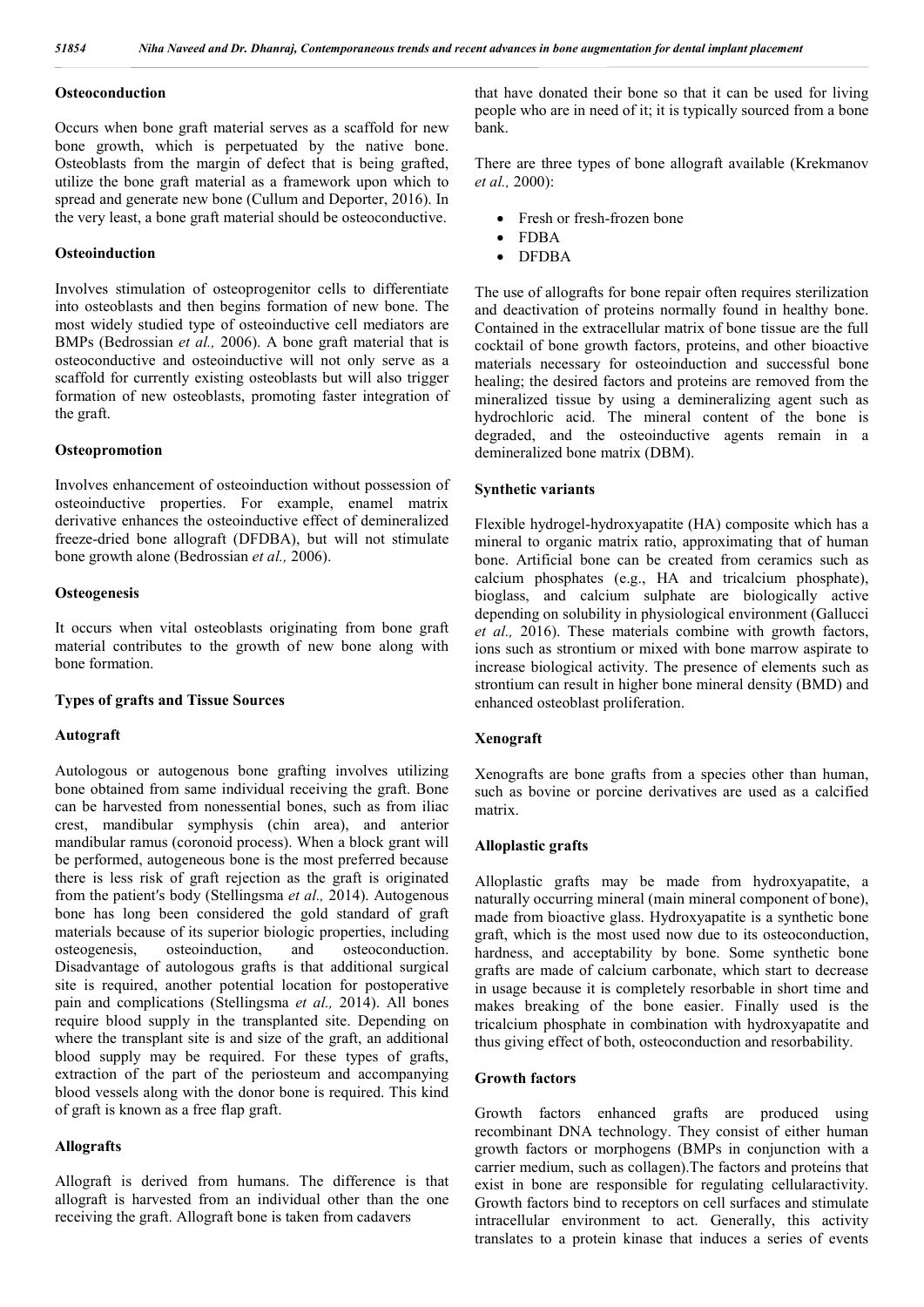resulting in transcription of messenger ribonucleic acid (mRNA) and ultimately into the formation of a protein to be used intracellularly or extracellularly. The combination and simultaneous activity of many factors results in controlled production and resorption of bone. These factors, residing in extracellular matrix of bone, include TGF-beta, insulin like growth factors I and II, PDGF, FGF, and BMPs (Aghaloo *et al.,* 2016; Misch, 2010). Cell-based bone graft substitutes: Stem cells are cultured in the presence of various additives such as dexamethasone, ascorbic acid, and β-glycerophosphate to direct the undifferentiated cell towards osteoblast lineage.The addition of TGF-beta and BMP-2, BMP-4, and BMP-7 to the culture media can also influence the stem cells towards osteogenic lineage. Mesenchymal stem cells have also been seeded onto bioactive ceramics conditioned to induce differentiation to osteoblasts.

# **Ceramic-based bone graft substitutes**

Majority of bone grafts available involve ceramics, either alone or in combination with another material (e.g., calcium sulfate, bioactive glass, and calcium phosphate). The use of ceramics, like calcium phosphates is calcium hydroxyapatite which is osteoconductive and osteointegrative; and in some cases, osteoinductive. They require high temperatures for scaffold formation and have brittle properties.

- Calcium sulfate is also known as plaster of Paris. It is biocompatible, bioactive, and resorbable after 30-60 days. Significant loss of its mechanical properties occurs upon its degradation; therefore, it is a questionable choice for load-bearing applications:
- OsteoSet is a tablet used for defect packing. It is degraded in approximately 60 days.
- Allomatrix is Osteoset combined with DBM, forms a putty or injectable paste. OsteoSet is a calcium sulfate tablet used for bone defect sites, whereas allomatrix is a combination of calcium sulfate and DBM that forms an injectable paste or fable putty.

Bioactive glass (bioglass) is a biologically active silicate-based glass, (Misch *et al.,* 2012) having high modulus and brittle nature; it has been used in combination with polymethylmethacrylate to form bioactive bone cement and with metal implants as a coating to form a calcium-deficient carbonated calcium phosphate layer which facilitates the chemical bonding of implants to the surrounding bone. Different types of calcium phosphates are tricalcium phosphate, synthetic hydroxyapatite, and coralline hydroxyapatite; available in pastes, putties, solid matrices, and granules. Such calcium phosphates products include Bio-Oss and OsteoGraft. Both products use hydroxyapatite, either as a particulate (Bio-Oss) or as blocks and particulates (OsteoGraft). Pro-Osteon is a unique product based on sea coral, which is converted from calcium carbonate to calcium hydroxyapatite. The advantage of this material is that the structure of coral, which is similar to that of trabecular bone.

# **Polymer-based bone graft substitutes**

This can be divided into natural polymers and synthetic polymers. Subclassified into degradable and non degradable types. Polymer-based bone graft substitutes include the following:

- Healos is a natural polymer-based product, a polymerceramic composite consisting of collagen fibers coated with hydroxyapatite and indicated for spinal fusions.
- Cortoss is an injectable resin-based product with applications for load-bearing sites.

Degradable synthetic polymers, like natural polymers are resorbed by the body. The benefit of having the implant resorbed by the body is that, the body is able to heal itself completely without remaining foreign bodies.

## **The Graftless Approach**

A recent trend is toward minimally invasive surgical procedures to reduce complications, decrease discomfort, and facilitate faster recovery. One way to accomplish this is by treatment planning to avoid the need for bone grafting or choosing a "graftless" approach. Reduced-diameter or shorter implants may be utilized when minimal available bone volume is present. Today, with short implants, bone grafting the atrophic edentulous mandible is rarely needed. In the atrophic maxilla, tilted implants or zygomatic implants can be used to avoid the maxillary sinus, eliminating the need for sinus bone grafting. As long as biomechanical support is not compromised, fewer implants may also be considered for a fixed prosthesis (Krekmanov *et al.,* 2000; Gallucci *et al.,* 2016; Aghaloo *et al.,* 2016; Misch, 2011; Boyan *et al.,* 2006; Chiapasco *et al.,* 2009). The dentist may prefer extraction of compromised teeth for full-arch implant placement instead of augmenting the atrophic maxillary or mandibular posterior ridges. The introduction of cone-beam computed tomography to the dental office has been integral to this minimally invasive trend. The ability to more accurately diagnose available bone and visualize anatomy enables the clinician to manage cases with marginal conditions. It also permits the use of computerguided surgery with a flapless approach to further decrease morbidity. Although patients may tend to prefer a minimally invasive approach, dentists should not disregard options that require bone grafting solely on this basis.

# **Tissue Engineering**

The developing field of tissue engineering offers a strategy to replace the need for harvesting bone from the patient. Tissue engineering may be used to regenerate bone by combining cells from the body with growth factors and scaffold biomaterials (Kaigler *et al.,* 2012). This combination of cells, signaling molecules, and scaffold is often referred to as the tissue engineering triad. Growth factors are naturally occurring signaling proteins that can recruit cells and stimulate cell proliferation and differentiation. For many years, surgeons have used autologous blood-derived growth factors to enhance wound healing (Transparency Market Research, 2015; Kaigler *et al.,* 2012). The platelets contain several growth factors, including platelet-derived growth factor, transforming growth factor beta, and vascular endothelial growth factor[13]. Various types of platelet concentrates have been developed, such as platelet-rich plasma (PRP), platelet-rich fibrin (PRF), and plasma rich in growth factors (PRGF). Their production methods are diverse, and as such, cellular and cytokine compositions vary. No consensus is available regarding the preference or biologic superiority of one type of blood borne product. The rationale for using platelet concentrates in bone augmentation is acceleration of graft revascularization, improved soft tissue healing, and enhanced bone formation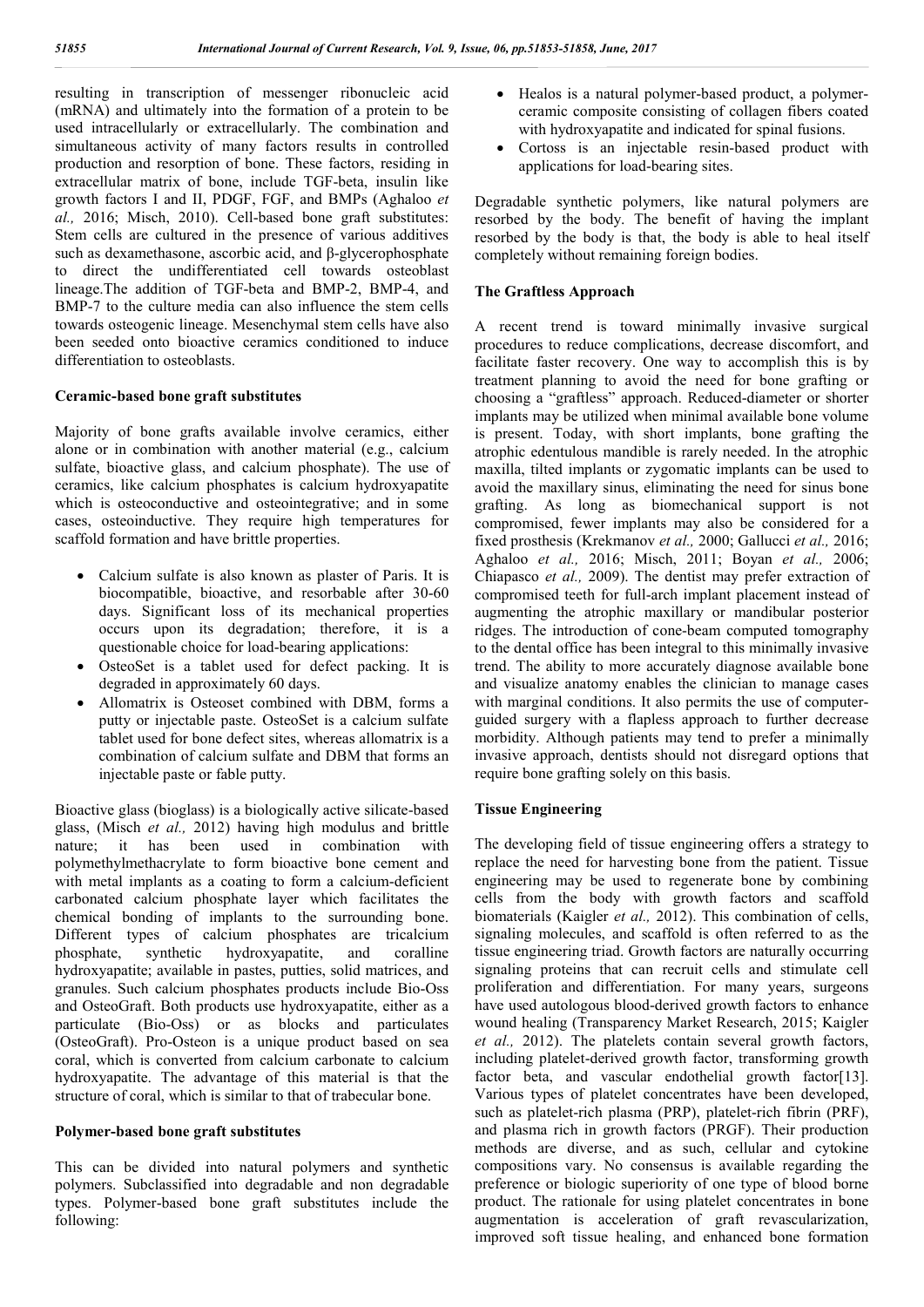(Marx, 2001). However, scientific evidence is insufficient to support that platelet concentrates significantly improve grafting outcomes when used with bone substitutes (Plachokova *et al.,* 2008; Lemos *et al.,* 2016). The fibrin within the plasma creates a gel consistency, improving the placement and containment of the graft. The amplification of soft-tissue healing over the graft site and improved graft handling properties may justify routine use of platelet concentrates. Recombinant growth factors are genetically engineered versions produced in the laboratory that are identical in structure and action to the naturally occurring cytokines (Wozney, 2008). Commercially available growth factors for clinical use in dentistry include recombinant platelet-derived growth factor (rhPDGF-BB) (Gem 21S®, Osteohealth, osteohealth.com) and recombinant bone morphogentic protein 2 (rhBMP-2) (Infuse® Bone Graft, Medtronic, medtronic.com). Gem 21S has been approved by the Food and Drug Administration (FDA) for the treatment of moderate to severe periodontal intra osseous defect (McGuire *et al.,* 2009). Infuse Bone Graft has FDA approval for the repair of extraction socket defects and sinus bone grafting (Boyne *et al.,* 2015; Fiorellini *et al.,* 2015). The use of these recombinant growth factors for ridge-augmentation procedures is considered an "off label" application (Misch *et al.,* 2015). Although the off-label designation does not prevent clinicians from considering their use for bone augmentation, dental teams should inform patients of this status, any alternative treatment options, and possible risks. Any adverse affects must also be well documented. Infuse Bone Graft has been the subject of some media attention regarding its off-label usage, high cost, and adverse events in spinal applications (Woo, 2012; Faundez *et al.,* 2016). Platelet-derived growth factor (PDGF) is chemotactic for osteoblasts, cement oblasts, and periodontal ligament cells. It is also a potent mitogen that enhances cell proliferation and the induction of angiogenesis (Kaigler *et al.,*  2016).

Although PDGF is a mitogen that does not actually induce bone formation, it may augment bone regeneration by improving the conditions for osseous regeneration. Findings from animal studies using mandibular defects have shown an increase in bone formation and defect repair (Simion *et al.,*  2009; Herford and Cicciu, 2012). To date, the only human studies on rhPDGF-BB for bone augmentation are clinical case reports using the growth factor in combination with bone substitutes (Nevins *et al.,* 2012 & 2014). A clinician should not assume that adding a growth factor, such as rhPDGF-BB, would necessarily improve augmentation outcomes (Amorfini *et al.,* 2014; Geurs *et al.,* 2014). So far, evidence does not support routine use in sinus lift procedures and socket healing or lateral/vertical augmentations of the alveolar crest (Schliephake, 2015). A possible strategy for using rhPDGF-BB in bone augmentation may be to enhance wound healing and flap closure over the grafted site. Wound dehiscence is one of the most common complications with bone-augmentation procedures (Misch, 2015). The growth factor can be applied to a collagen sponge and placed under the flaps during closure. Results from animal studies have shown decreased dehiscence of titanium mesh grafts with this technique (Herford *et al.,*  2012). Bone morphogenetic proteins (BMPs) are naturally occurring osteoinductive growth factors found in bone. These cytokines are chemotactic for mesenchymal stem cells and induce their proliferation and differentiation into osteoblasts. In extraction sockets with significant buccal wall defects, rhBMP-2 has been shown to be effective in enhancing bone

formation for implant placement (Boyan *et al.,* 2006; Misch, 2010). Studies have also found rhBMP-2 is applicable to maxillary sinus floor augmentation (Boyne *et al.,* 2005). However, many surgeons have questioned the use of a more costly product when other less expensive bone substitutes have been shown to be as effective (Kelly *et al.,* 2016). Although the absorbable collagen sponge (ACS) has been found to be an optimal carrier for the rhBMP-2 molecule, it has poor scaffolding properties to resist flap compression (Wozney *et al.,* 2008). When horizontal or vertical bone augmentation is needed, titanium mesh has been used as a method to provide space maintenance and protection of the rhBMP-2/ACS graft (Marx *et al.,* 2013; Misch, 2011; De freitas *et al.,* 2013; Misch *et al.,* 2015). The addition of an osteoconductive matrix to the rhBMP-2/ACS complex, such as particulate allograft, has also been suggested as a strategy to provide additional scaffolding and matrix for cellular migration (Marx *et al.,* 2013; Misch, 2011; De freitas *et al.,* 2013; Misch *et al.,* 2015). This also decreases the material cost as less BMP is needed. Outcomes of rhBMP-2 bone grafts with titanium mesh in lateral and vertical augmentations have been comparable to autografts (Marx *et al.,* 2013; De freitas *et al.,* 2013). The benefits for using a growth factor are significant, as there is no bone graft harvest and associated morbidity. The surgery may be performed in an office environment under sedation and local anesthesia instead of in an operating room under general anesthesia. Also, surgical time may be less. The disadvantages of the use of rhBMP-2 compared to autograft include greater postoperative edema, longer graft healing times, softer initial bone quality, and higher materials costs (Marx *et al.,* 2013; Misch *et al.,* 2015).

#### **The Future of Bone Regeneration:**

Presently in dentistry, the main focus in tissue engineering has been on using growth factors. However, there are limitations to using one recombinant growth factor in a supraphysiologic dose at the time of surgery for early release in wound healing. Improvements may be attained by a combination of growth factors that are released at times that mimic the normal cascade of bone formation (Dimitriou *et al.,* 2011). Another promising technique for growth factor delivery is the application of gene therapy (Caplan, 2000). Genetic material is transferred into the genome of the target cells, causing them to produce a functional protein, such as BMP, at physiologic amounts and timelines. Research is ongoing to develop biodegradable scaffolds that maintain space, allow vascular ingrowth, and promote cell adhesion (Dimitriou *et al.,* 2011). Dentistry is at the forefront for integrating radiographic imaging with CAD/CAM technology for fabricating custom devices. A CBCT scan of the jaw can be obtained for virtual planning of the reconstruction using software. It can also be used to produce a stereolithographic model of the jaw for reconstructive planning or creating made-to-order matrices (Yamada *et al.,* 2014; Chow *et al.,* 2007). Custom titanium meshes have been developed to protect and contain growth factor-enhanced grafts (Casap *et al.,* 2013). At present, allogeneic and xenograft block bone grafts may be milled to custom fit an atrophic ridge (Schlee and Rothamel, 2013). In the future, custom-made resorbable scaffolds will routinely be fabricated using 3-dimensional printers (Dimitriou *et al.,*  2011). The printed porous scaffold may then be seeded with osteoblasts or mesenchymal stem cells. Mesenchymal stem cells from bone marrow, adipose tissue, and cryopreserved umbilical cord blood have shown the ability to form new bone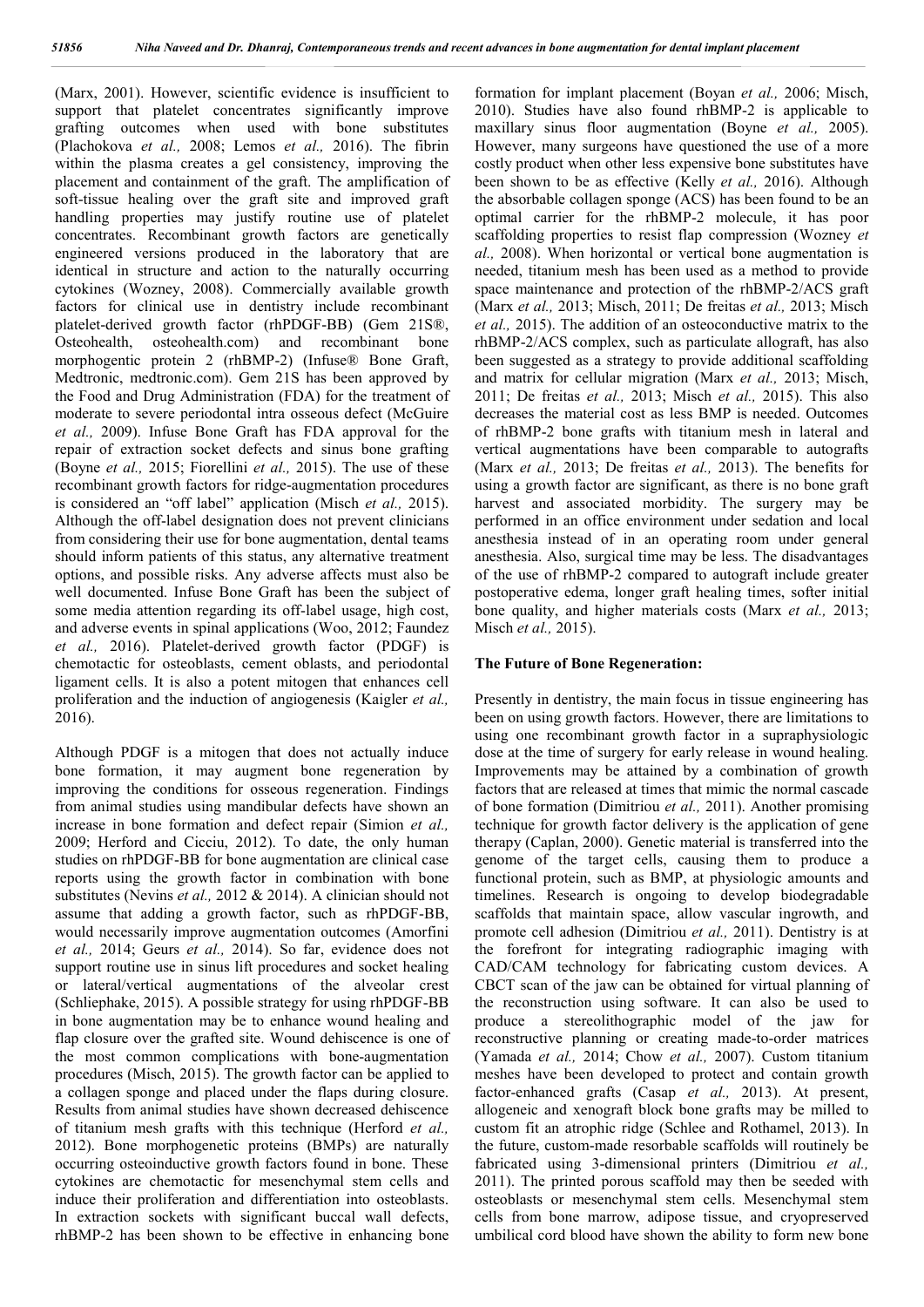tissue (Bhumiratana *et al.,* 2012). Bone-marrow aspirate from the iliac crest may be centrifuged to produce a concentrate of mesenchymal stem cells for mixture with bone substitutes or seeding of a porous matrix. In vitro cultural expansion can further generate a larger number of progenitor cells[38]. Another strategy for customized bone reconstruction is to infuse a porous biodegradable scaffold with osteoinductive growth factors that recruit host cells and guide bone ingrowth (Dimitriou *et al.,* 2011; Bhumiratana *et al.,* 2012). The use of biologic agents on dental implant surfaces may be another alternative for encouraging bone formation in deficient sites.

#### **Conclusion**

We practice implant dentistry at a time when numerous ways are available to help us treat cases with bone deficiencies. No single clinical technique or biomaterial is optimum for every augmentation procedure. However, clinicians may be tempted to abandon traditional approaches for new and less complicated procedures that may not provide comparable results. Surgeons should consider the advantages and disadvantages of each alternative in a given clinical situation and select the material with lowest overall cost and morbidity and the highest likelihood of success (Rogers and Greene, 2012). Clinicians will need to weigh the higher costs of newer tissue engineering techniques against the benefits of simplified surgery, enhanced biologic response, and potential for reduced morbidity.

# **REFERENCES**

- Aghaloo, T.L., Misch, C., Lin, G.H., *et al*. 2016. Bone augmentation of the edentulous maxilla for implant placement: a systematic review. *Int J Oral Maxillofac Implants*, 31 suppl:s19-s30.
- Amorfini, L., Migliorati, M., Signori, A., *et al*. 2014. Block allograft technique versus standard guided bone regeneration: a randomized clinical trial. *Clin Implant Dent Relat Res*., 16(5):655-667.
- Bedrossian, E., Rangert, B., Stumpel, L., Indresano, T. 2006. Immediate function with the zygomatic implant: a graftless solution for the patient with mild to advanced atrophy of the maxilla. *Int J Oral Maxillofac Implants*., 21(6):937- 942.
- Bhumiratana, S., Vunjak-Novakovic, G. 2012. Concise review: personalized human bone grafts for reconstructing head and face. *Stem Cells Transl Med*., 1(1):64-69.
- Boyan, B.D., Ranly, D.M, McMillan, J., *et al*. 2006. Osteoinductive ability of human allograft formulations. *J Periodontol*., 77(9):1555-1563.
- Boyne, P.J., Lilly, L.C., Marx, R.E., *et al*. 2005. De novo bone induction by recombinant human bone morphogenetic protein-2 (rhBMP-2) in maxillary sinus floor augmentation. *J Oral Maxillofac Surg*., 63(12):1693-1707.
- Caplan, A. 2000. Mesenchymal stem cells and gene therapy. *ClinOrthopRelat Res*., 379 Suppl:S67-S70.
- Casap, N., Laster, Z., Laviv, A., *et al*. 2013. Recombinant human bone morphogenetic protein-2 confined by an imperforate titanium shell over high-profile dental implants in rabbit tibiae: a pilot bone augmentation study. *Int J Oral Maxillofac Implants*, 28(6):e349-e356.
- Chiapasco, M., Casentini, P., Zaniboni, M. 2009. Bone augmentation procedures in implant dentistry. *Int J Oral Maxillofac Implants*, 24 Suppl:237-259.
- Chow, L., Cheung, L. 2007. The usefulness of stereomodels in maxillofacial surgical management. *J Oral Maxillofac Surg*., 65(11):2260-2268.
- Cullum, D.R., Deporter, D. 2016. *Minimally Invasive Dental Implant Surgery*. 1st ed. Hoboken, NJ: Wiley Blackwell.
- de Freitas, R.M., Susin, C., Spin-Neto, R., *et al*. 2013. Horizontal ridge augmentation of the atrophic anterior maxilla using rhBMP-2/ACS or autogenous bone grafts: a proof-of-concept randomized clinical trial. *ClinPeriodontol*., 40(10):968-975.
- Dimitriou, R., Jones, E., McGonagle, D., Giannoudis, P.V. 2011. Bone regeneration: current concepts and future directions. *BMC Med*., 9:66.
- Faundez, A., Tournier, C., Garcia, M., *et al*. 2016. Bone morphogenetic protein use in spine surgery-complications and outcomes: a systematic review. *Int Orthop*., 40(6):1309-1319.
- Fiorellini, J.P., Howell, T.H., Cochran, D., *et al*. 2005. Randomized study evaluating recombinant human bone morphogenetic protein-2 for extraction socket augmentation. *J Periodontol*., 76(4):605-613.
- Gallucci, G.O., Avrampou, M., Taylor, J.C., *et al*. 2016. Maxillary implant-supported fixed prosthesis: a survey of reviews and key variables for treatment planning. *Int J Oral Maxillofac Implants*, 31 suppl:192-197.
- Geurs, N., Ntounis, A., Vassilopoulos, P., *et al*. 2014. Using growth factors in human extraction sockets: a histologic and histomorphometric evaluation of short-term healing. *Int J Oral Maxillofac Implants*, 29(2):485-496.
- Herford, A.S., Cicciu, M. 2012. Bone resorption analysis of platelet-derived growth factor type BB application on collagen for bone grafts secured by titanium mesh over a pig jaw defect model. *Natl J Maxillofac Surg*., 3(2):172- 179.
- Herford, A.S., Lu, M., Akin, L., Cicciu, M. 2012. Evaluation of a porcine matrix with and without platelet-derived growth factor for bone graft coverage in pigs. *Int J Oral Maxillofac Implants*, 27(6):1351-1358.
- Kaigler, D., Cirelli, J., Giannobile, W. 2006. Growth factor delivery for oral and periodontal tissue engineering. *Expert Opin Drug Deliv*., 3(5):647-662.
- Kelly, M.P., Vaughn, O.L., Anderson, P.A. 2016. Systematic review and meta-analysis of recombinant human bone morphogenetic protein-2 in localized alveolar ridge and maxillary sinus augmentation. *J Oral Maxillofac Surg*., 74(5):928-939.
- Krekmanov, L., Kahn M., Rangert, B., Lindstrom, H. 2000. Tilting of posterior mandibular and maxillary implants for improved prosthesis support. *Int J Oral Maxillofac Implants*, 15(3):405-414.
- Lemos, CA., Mello, C.C., dos Santos, D.M., *et al*. 2016. Effects of platelet-rich plasma in association with bone grafts in maxillary sinus augmentation: a systematic review and meta-analysis. *Int J Oral Maxillofac Surg*., 45(4):517- 525.
- Marx, R.E. 2001. Platelet-rich plasma (PRP): what is PRP and what is not PRP? *Implant Dent*., 10(4):225-228.
- Marx, R.E., Armentano, L., Olavarria, A., Samaniego, J. 2013. rhBMP-2/ACS grafts versus autogenous cancellous marrow grafts in large vertical defects of the maxilla: An unsponsored randomized open-label clinical trial. *Int J Oral Maxillofac Implants*. 2013;28(5):e243-e251.
- McGuire, M.K., Scheyer, T., Schupbach, P. 2009. Growth factor-mediated treatment of recession defects: a randomized controlled trial and histologic and